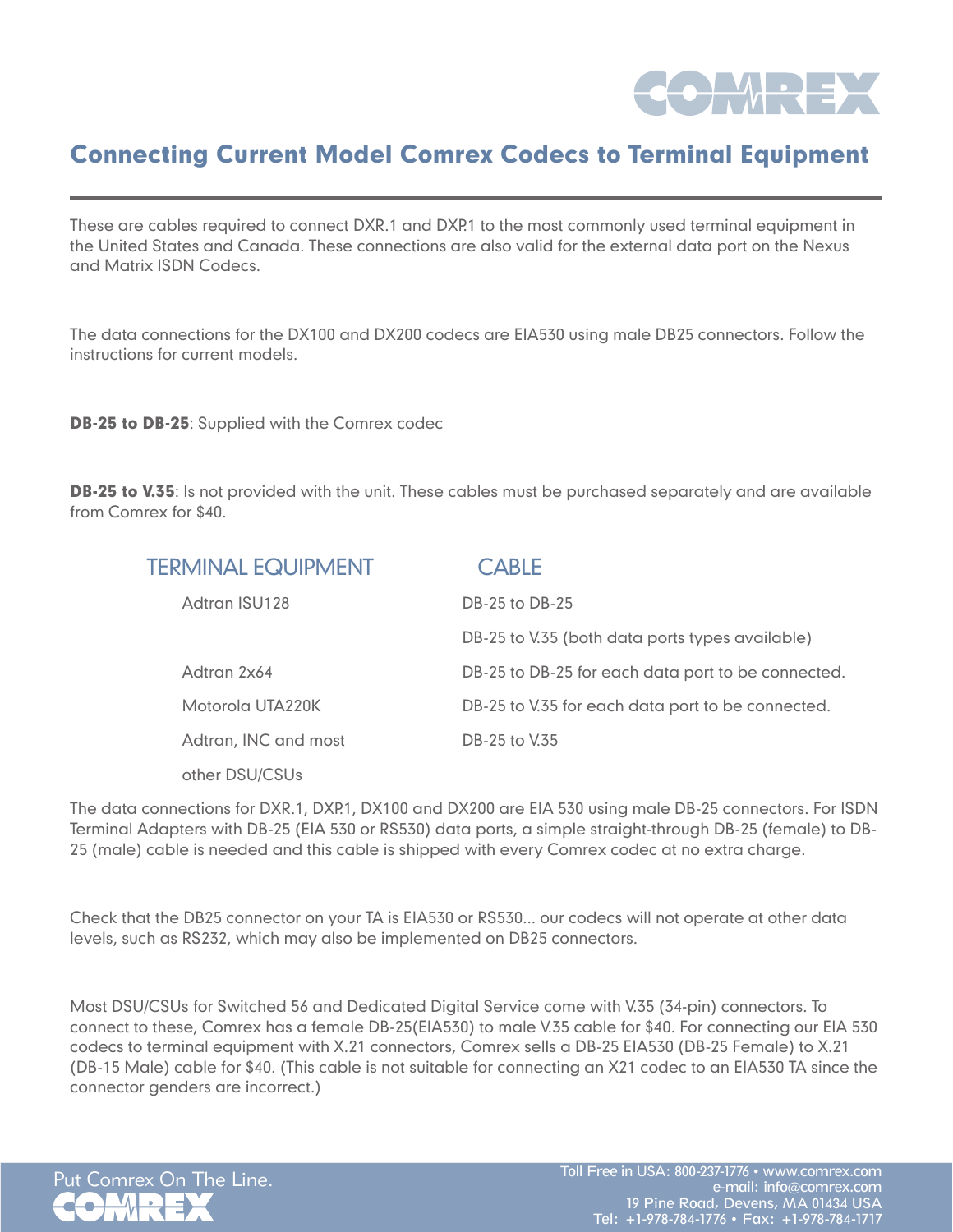

#### Connecting Older Comrex Digital Codecs with V.35 Connectors

If you wish to connect older DXP or DXR codecs with a V.35 connector to a Terminal Adapter with EIA 530 (DB-25), you may use Comrex's V.35 to DB25 cable, but you will require a gender changer for the DB25 end connecting to the Terminal Adapter.

#### A note on EIA530 to V.35 conversion

Although there are differences between V.35 and EIA530 levels, these do not practically affect the operation of our digital audio codecs. The main difference is the way in which handshaking signals are carried. DTR (Data Terminal Ready) and CTS (Clear to Send) are the pertinent handshaking signals:

- • V.35 handshaking signals are RS232 levels (unbalanced +/-12V)
- EIA530 handshaking signals are RS422 levels (balanced  $+/- 2.5V$ )

CTS is not an issue because our codecs look for valid data from the algorithm and not from the Terminal Adapter (TA). DTR can be an issue if the TA is programmed to be looking for it. The Comrex Codecs provide a V.35 compatible DTR signal on pin 24 of the EIA530 connector. This should be cabled to the V.35 DTR lead pin "H".

### Pin Connections for Comrex EIA530 (DB-25) to V.35 Cable

| EIA 530 (DB-25) | <b>SIGNAL</b>           | V.35 (34-PINM) |
|-----------------|-------------------------|----------------|
| 1               | Shield A                |                |
| 2               | <b>Transmit Data A</b>  | P              |
| 3               | Receive Data A          | R              |
| 7               | Ground                  | B              |
| 9               | Receive Clock B         | X              |
| 12              | <b>Transmit Clock B</b> | <b>AA</b>      |
| 14              | <b>Transmit Data B</b>  | S              |
| 15              | <b>Transmit Clock A</b> | Y              |
| 16              | Receive Data B          | T              |
| 17              | Receive Clock A         | V              |
| 24              | Data Terminal Ready     | Н              |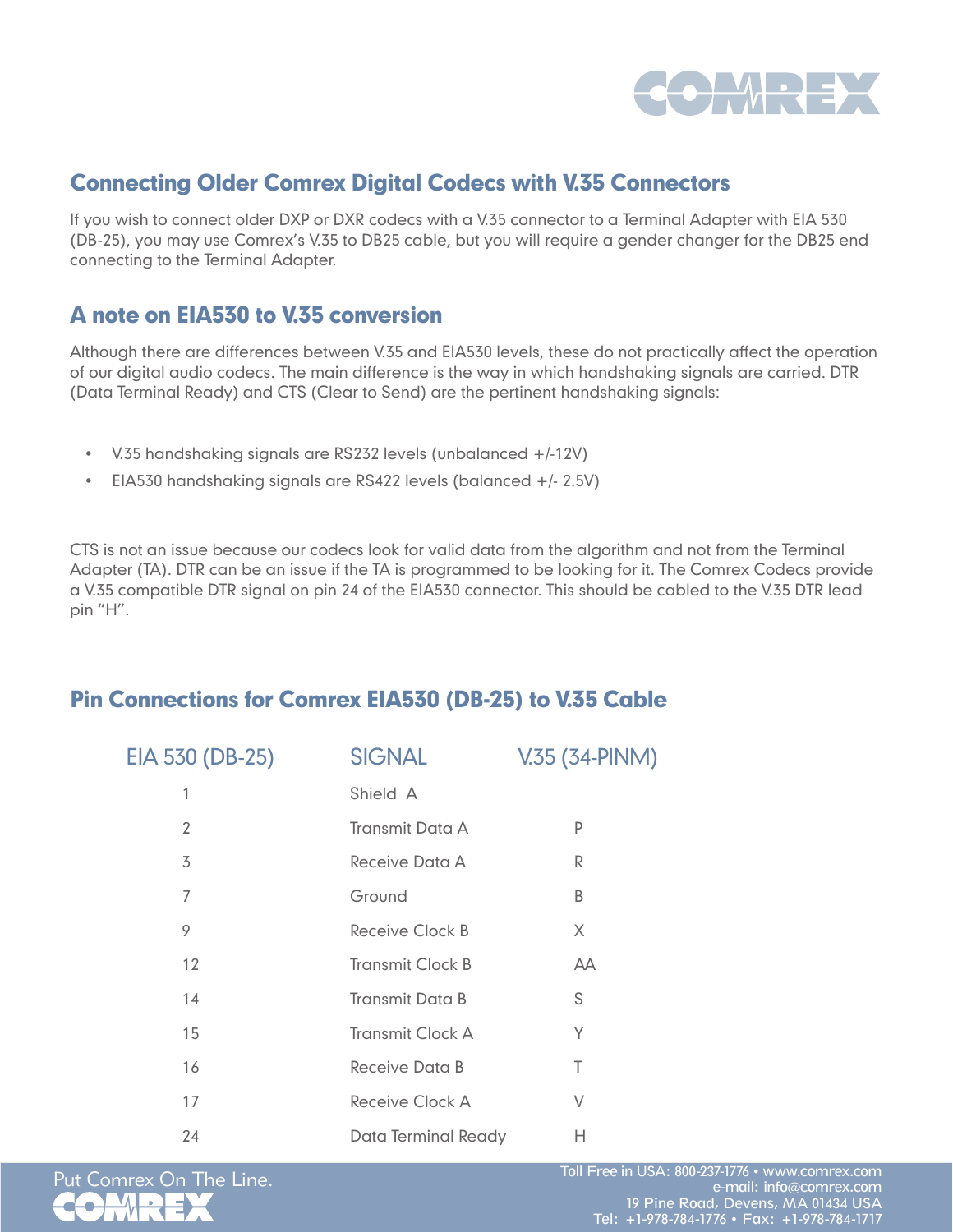

### Comrex EIA530 (DB-25) to X.21 Cable

| EIA 530 (DB-25F) | <b>SIGNAL</b>                   | X.21 (DB-15M) |
|------------------|---------------------------------|---------------|
| 2                | <b>Transmit Data A</b>          | 2             |
| 20               | Data Terminal Ready A / Control | 3             |
| 3                | Receive Data A                  | 4             |
| 6                | Data Set Ready A / Indication   | 5             |
| 15, 17           | Clock A                         | 6             |
| 7                | Ground                          | 8             |
| 14               | <b>Transmit Data B</b>          | 9             |
| 23               | Data Terminal Ready B / Control | 10            |
| 16               | Receive Data B                  | 11            |
| 22               | Data Set Ready B / Indication   | 12            |
| 9,12             | Clock B                         | 13            |
| 1                | Shield, Ground                  | Shell         |

## V.35 to V.35 Straight-through Cable

| V.35 (34-PINM) | <b>SIGNAL</b>           |
|----------------|-------------------------|
| B              | Ground                  |
| V              | Receive Clock A         |
| X              | Receive Clock B         |
| R              | Receive Data A          |
| T              | Receive Data B          |
| P              | <b>Transmit Data A</b>  |
| S              | <b>Transmit Data B</b>  |
| Υ              | <b>Transmit Clock A</b> |
| AA             | <b>Transmit Clock B</b> |
| D              | <b>CTS</b>              |
| н              | <b>DTR</b>              |